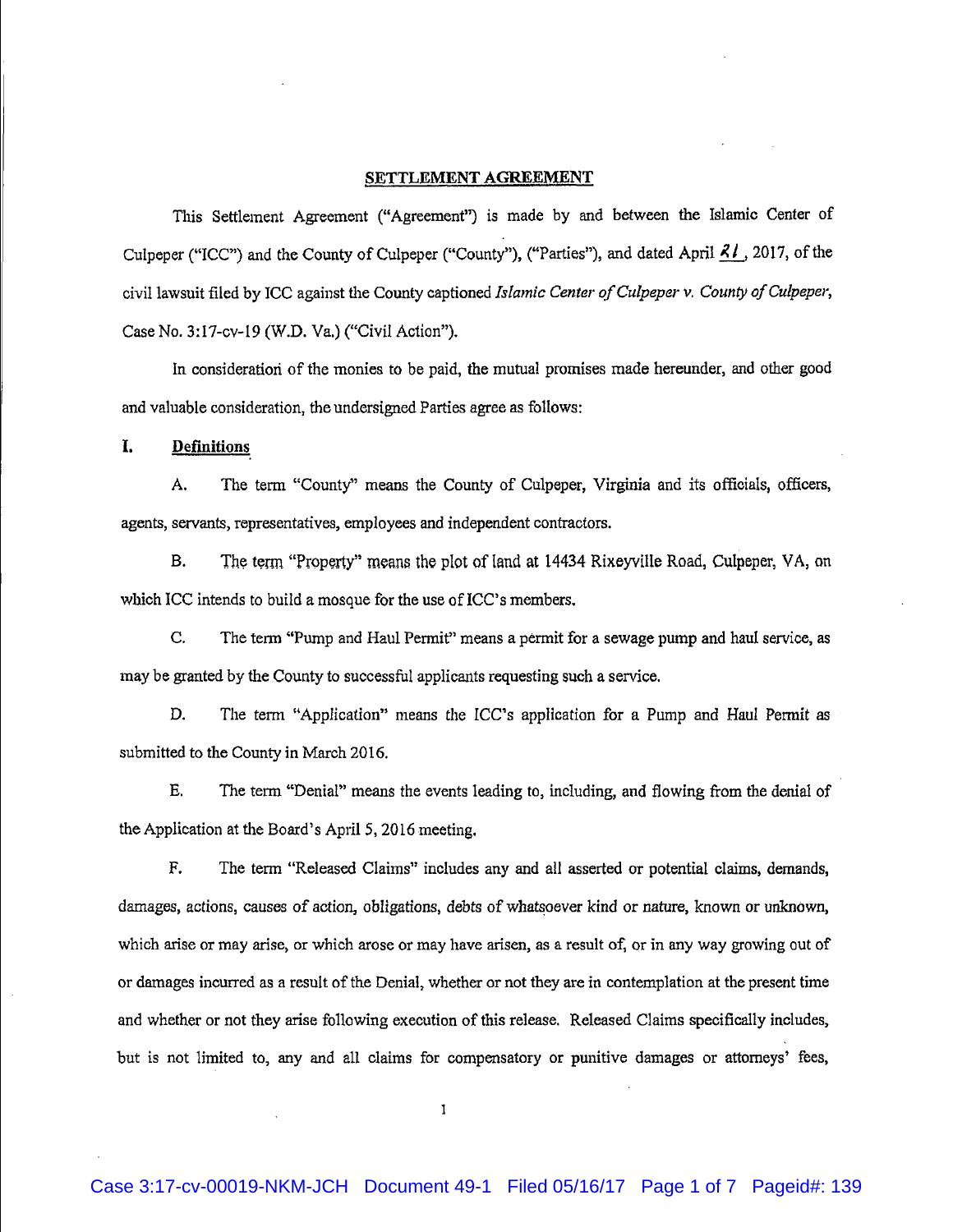including but not limited to any claims based upon alleged violations arising under (1) the United States or Virginia Constitutions, (2) 42 U.S.C. § 1983, et seq., (3) 42 U.S.C. § 1988, et seq., (4) 42 U.S.C. § 2000cc. (5), or any other federal or state statute or regulation or the common law.

## II. **Material Terms of Settlement**

A. Within 14 business days of the date of this Agreement, the County shall approve ICC's original Application. The ICC will not need to resubmit any additional information.

**B.** The County agrees, in conformity with local, state, and federal law, to not delay or hinder the expeditious approval of any further applications related to the construction or beneficial use of a mosque by ICC on the Property that conform with local, state, and federal law.

 $C_{\cdot}$ The County and ICC publicly state as follows:

> "The County and the ICC are glad to resolve this matter expeditiously and without further litigation. The Board of Supervisors welcomes the ICC to Culpeper County as it does all other religious organizations. This matter is resolved in the spirit of compromise and good will without being tried. The County makes no admission of wrongdoing and believes that, if the case had been tried, the County would have been absolved of any wrongdoing. The ICC believes that, if the case had been tried, the ICC would have prevailed. The County will issue a pump and haul permit to the ICC until such time as water and sewer becomes available to the property."

The County satisfies its obligation under this subsection by attaching this Agreement to a Board resolution ratifying this Agreement which will be recorded in the Board minutes.

D. The County agrees to compensate the ICC for the ICC's direct, out-of-pocket expenses arising from the Denial. The ICC and the County agree that this amount totals \$10,000. Within 14 business days of the execution of this Agreement, the County will pay this amount by check made payable directly to "Islamic Center of Culpeper."

E. In consideration of the above, and within five (5) business days of the County's actions as described in Paragraphs II. A-D supra, the Parties will jointly move the Court for an order that (1) dismisses this Civil Action with prejudice; (2) incorporates the terms of this Agreement into the Court's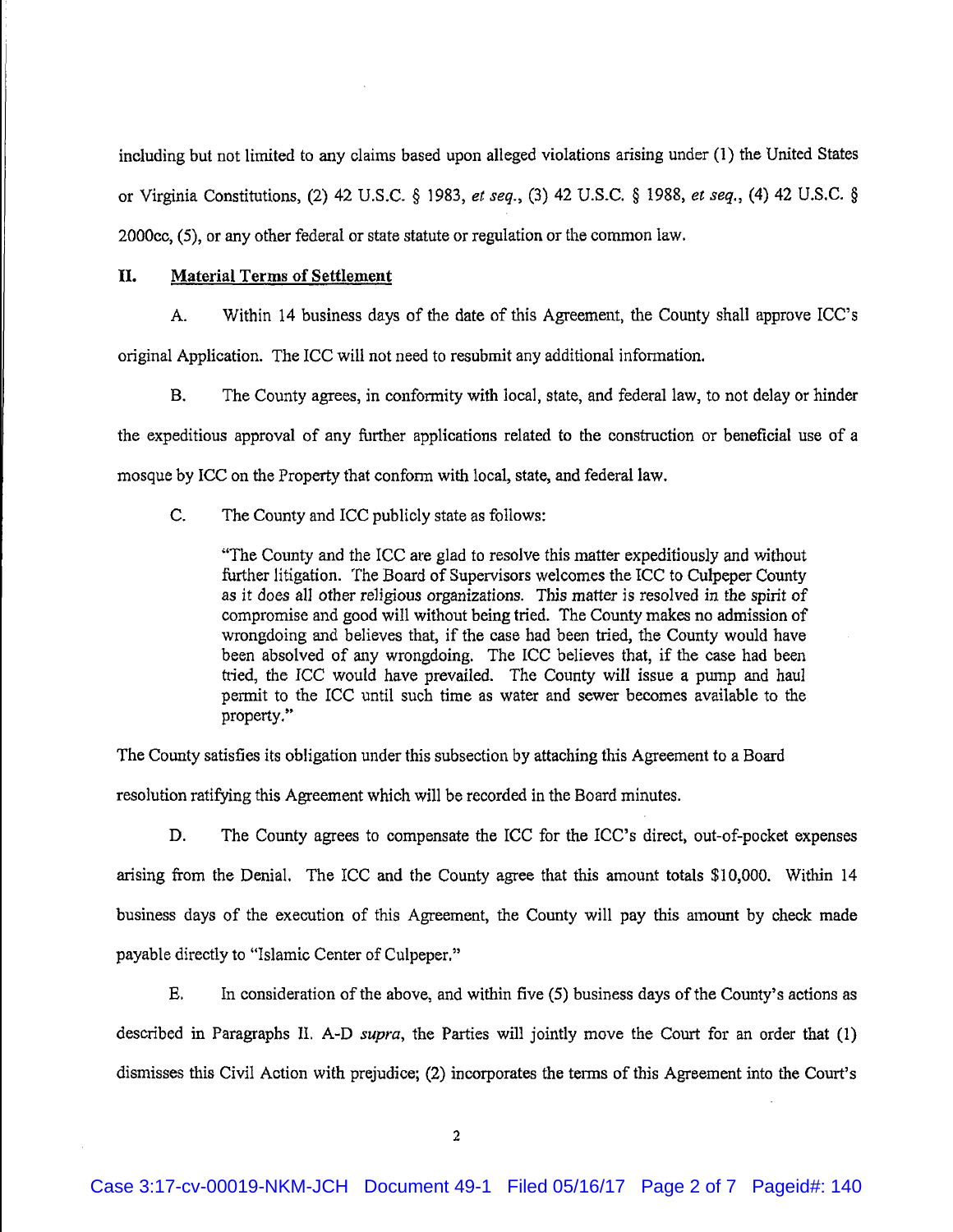dismissal order; (3) reserves the Parties' rights to reopen the judgment in the event of breach of this Agreement; and states that (4) the Court will retain jurisdiction during the duration of this Agreement to enforce this Agreement.

F. Also in consideration of the above, ICC releases, acquits and forever discharges the County from all Released Claims, including any and all claims that were or could have been raised in the Civil Action.

## III. **Other Provisions**

This Agreement is a compromise and settlement of alleged claims, and the terms and A. provisions of this Agreement shall not be construed as an admission of liability. The County expressly denies any and all liability and merely intends to avoid further litigation.

**B.** This Agreement shall bind and inure to the benefit of the Parties hereto and their respective heirs, personal representatives, successors, and assigns, and shall be governed by and construed in accordance with the law of the United States and Virginia, including, without limitation, in relation to all matters of formation, interpretation, construction, validity, performance and enforcement. The waiver by any party hereto of any breach of any provision of this Agreement shall not constitute or operate as a waiver of any other breach of such provision or of any provisions hereof, nor shall any failure to enforce any provision hereof operate as a waiver at such time or any time in the future of such provision or any provision hereof. The Parties agree to take all actions necessary to carry out their obligations under this Agreement.

C. This Agreement constitutes the sole and entire Agreement between ICC and the County with respect to the matters covered hereby and supersedes any prior or contemporaneous agreement, understanding, or undertaking, written or oral, by or between the Parties regarding such matters. No term or provision of this Agreement may be varied, changed, modified, waived, discharged, or terminated orally, except by written agreement of the Parties.

 $\overline{\mathbf{3}}$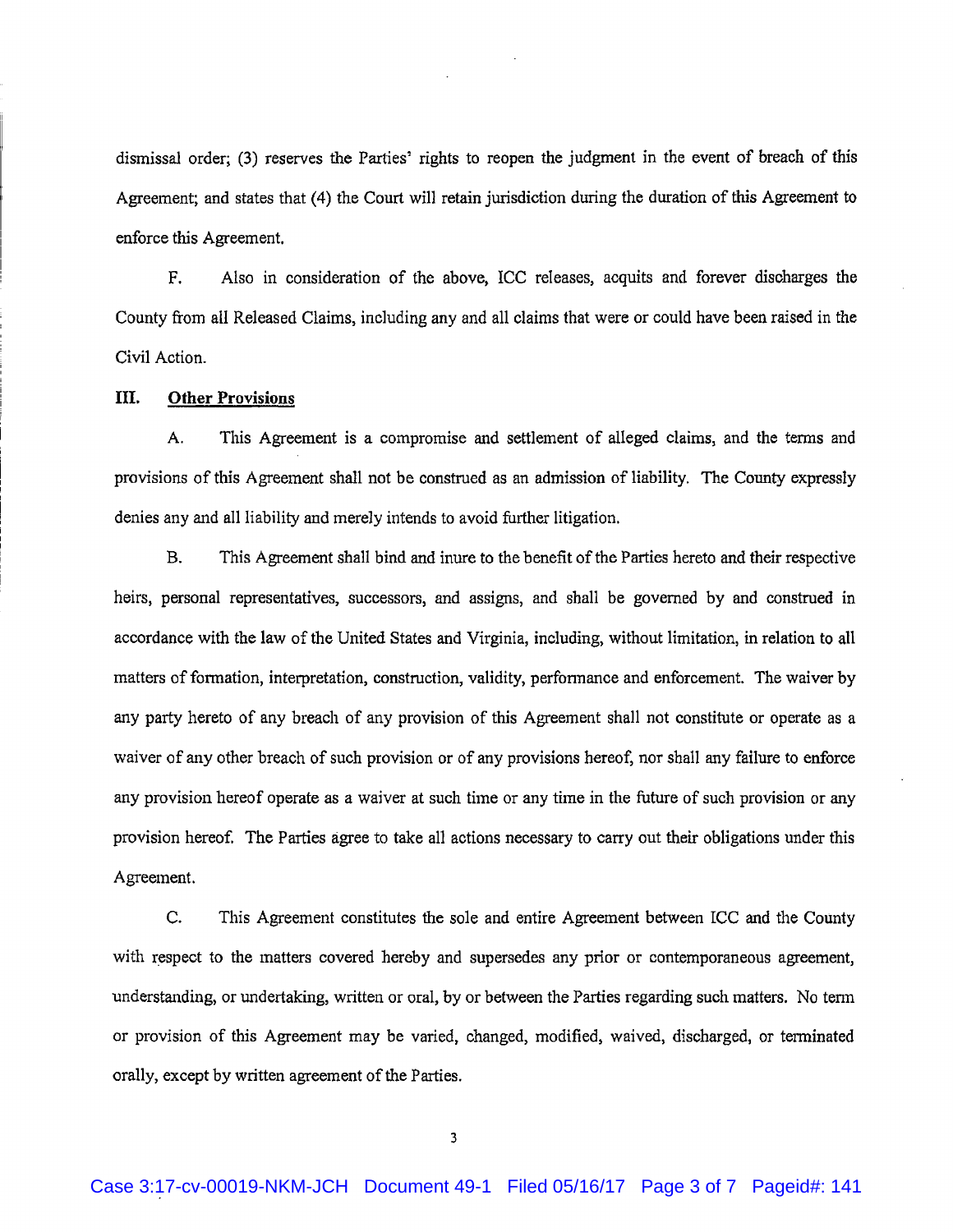D. ICC and the County represent that, prior to signing this Agreement, they read it, consulted with their counsel, and each understands its terms and conditions. ICC and the County accept this Agreement as their own free and voluntary act, without duress, and intend to be legally bound by it. This Agreement is made without reliance upon any statements or representations by ICC, the County, or their representatives that are not contained herein.

E. ICC accepts payment of the sum specified in this Agreement as the full and complete and final settlement of matters involving the Released Claims and the Civil Action.

DATED:

DATED:

 $\begin{array}{cccc}\n\text{DATA} & \text{D} & \text{D} & \text{D} & \text{D} & \text{D} & \text{D} & \text{D} & \text{D} & \text{D} & \text{D} & \text{D} & \text{D} & \text{D} & \text{D} & \text{D} & \text{D} & \text{D} & \text{D} & \text{D} & \text{D} & \text{D} & \text{D} & \text{D} & \text{D} & \text{D} & \text{D} & \text{D} & \text{D} & \text{D} & \text{D} & \text{D} & \text{D} & \text{D} & \text{D} & \text$ 

DATED:  $\frac{4}{21}2017$ <br>DATED:  $\frac{4}{21}2017$ <br>DATED:  $\frac{4}{20}14$ 

Dr. Nabeel Babar For ICC

Robert A. DeRise Arnold & Porter Kaye Scholer LLP, Counsel for ICC

Johnathan Smith Muslim Advocates, Counsel for ICC

 $JohnC$ Egertson For County of Culpeper

Bobbi Jo Alexis. County Attorney Counsel for County of Culpeper

Sharon Pandak Counsel for County of Culpeper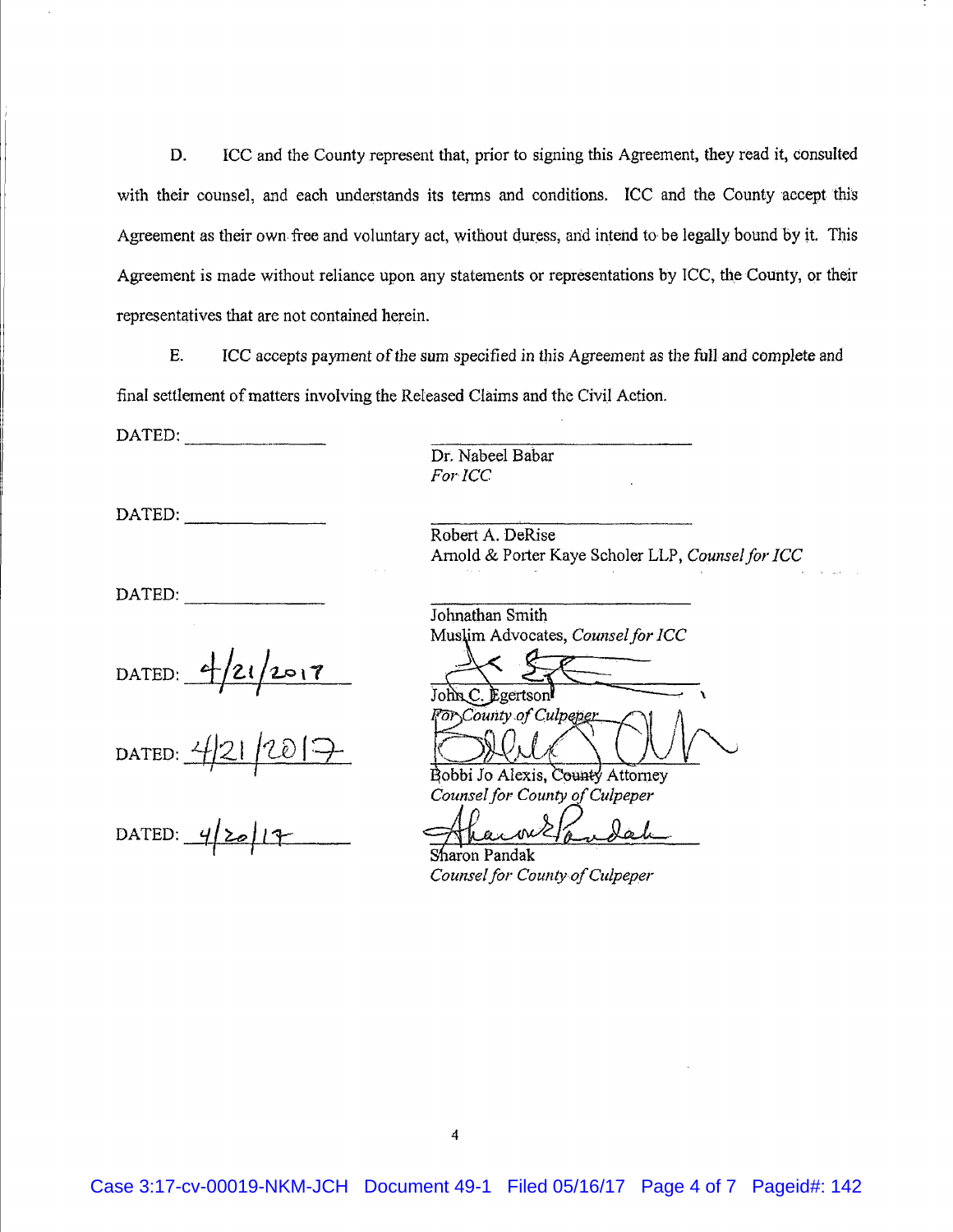ICC and the County represent that, prior to signing this Agreement, they read it, consulted D. with their counsel, and each understands its terms and conditions. ICC and the County accept this Agreement as their own free and voluntary act, without duress, and intend to be legally bound by it. This Agreement is made without reliance upon any statements or representations by ICC, the County, or their representatives that are not contained herein.

ICC accepts payment of the sum specified in this Agreement as the full and complete and E. final settlement of matters involving the Released Claims and the Civil Action.

| DATED: $O41/9/2017$                                                                                                                                                                                                                                                                                                                                                                                                                                                                        | Dr. Nabeel Babar                                  |
|--------------------------------------------------------------------------------------------------------------------------------------------------------------------------------------------------------------------------------------------------------------------------------------------------------------------------------------------------------------------------------------------------------------------------------------------------------------------------------------------|---------------------------------------------------|
|                                                                                                                                                                                                                                                                                                                                                                                                                                                                                            | For ICC                                           |
| $\text{DATED:}\n$                                                                                                                                                                                                                                                                                                                                                                                                                                                                          |                                                   |
|                                                                                                                                                                                                                                                                                                                                                                                                                                                                                            | Robert A. DeRise                                  |
|                                                                                                                                                                                                                                                                                                                                                                                                                                                                                            | Arnold & Porter Kaye Scholer LLP, Counsel for ICC |
| DATED:                                                                                                                                                                                                                                                                                                                                                                                                                                                                                     |                                                   |
|                                                                                                                                                                                                                                                                                                                                                                                                                                                                                            | Johnathan Smith                                   |
|                                                                                                                                                                                                                                                                                                                                                                                                                                                                                            | Muslim Advocates, Counsel for ICC                 |
| DATED:                                                                                                                                                                                                                                                                                                                                                                                                                                                                                     |                                                   |
|                                                                                                                                                                                                                                                                                                                                                                                                                                                                                            | John C. Egertson                                  |
|                                                                                                                                                                                                                                                                                                                                                                                                                                                                                            | For County of Culpeper                            |
| $\blacksquare$ $\blacksquare$ $\blacksquare$ $\blacksquare$ $\blacksquare$ $\blacksquare$ $\blacksquare$ $\blacksquare$ $\blacksquare$ $\blacksquare$ $\blacksquare$ $\blacksquare$ $\blacksquare$ $\blacksquare$ $\blacksquare$ $\blacksquare$ $\blacksquare$ $\blacksquare$ $\blacksquare$ $\blacksquare$ $\blacksquare$ $\blacksquare$ $\blacksquare$ $\blacksquare$ $\blacksquare$ $\blacksquare$ $\blacksquare$ $\blacksquare$ $\blacksquare$ $\blacksquare$ $\blacksquare$ $\blacks$ |                                                   |
|                                                                                                                                                                                                                                                                                                                                                                                                                                                                                            | Bobbi Jo Alexis, County Attorney                  |
|                                                                                                                                                                                                                                                                                                                                                                                                                                                                                            | Counsel for County of Culpeper                    |
| $\text{DATED:}$                                                                                                                                                                                                                                                                                                                                                                                                                                                                            |                                                   |
|                                                                                                                                                                                                                                                                                                                                                                                                                                                                                            | <b>Sharon Pandak</b>                              |
|                                                                                                                                                                                                                                                                                                                                                                                                                                                                                            | Counsel for County of Culpeper                    |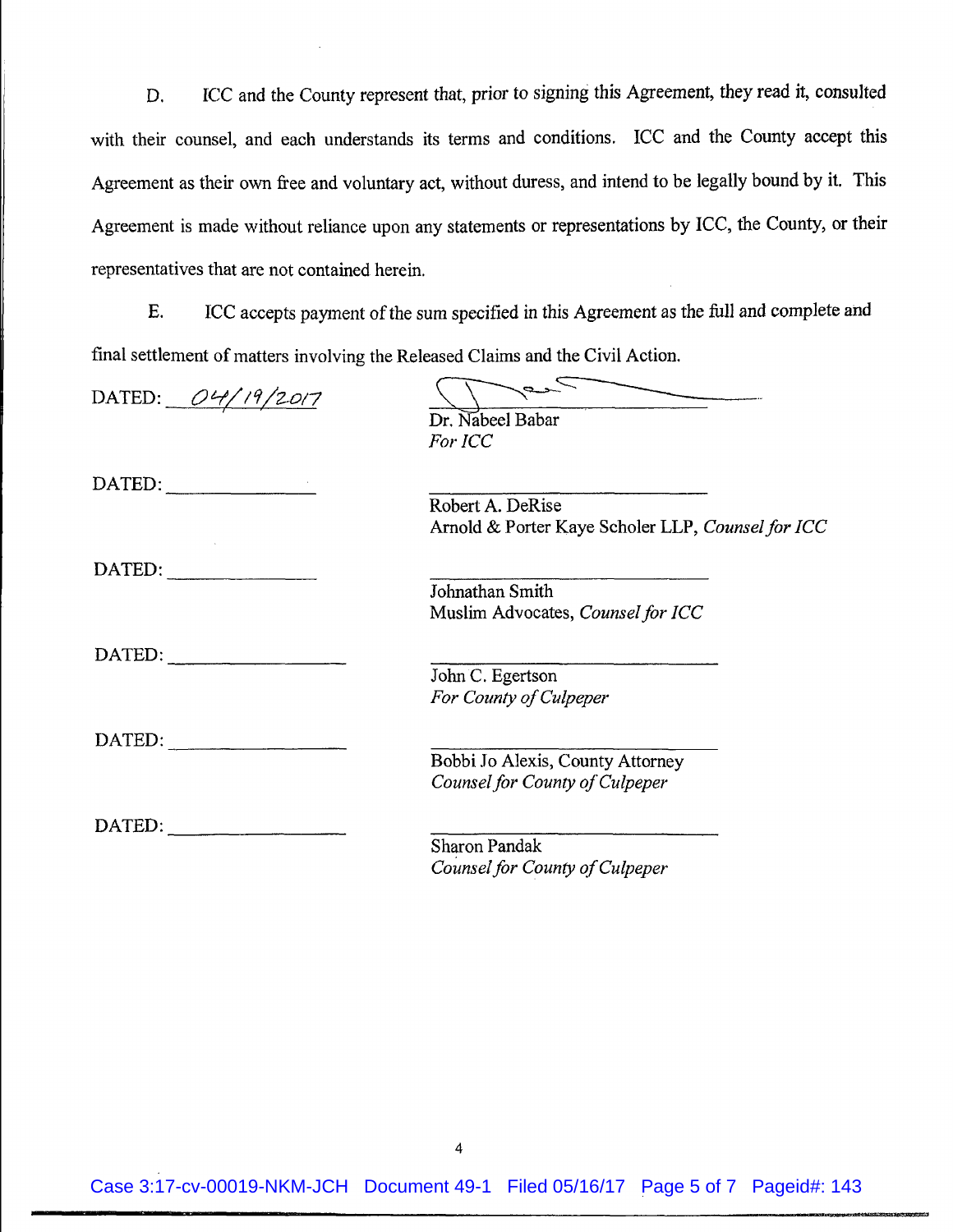D. ICC and the County represent that, prior to signing this Agreement, they read it, consulted with their counsel, and each understands its terms and conditions. ICC and the County accept this Agreement as their own free and voluntary act, without duress, and intend to be legally bound by it. This Agreement is made without reliance upon any statements or representations by ICC, the County, or their representatives that are not contained herein.

E. ICC accepts payment of the sum specified in this Agreement as the full and complete and final settlement of matters involving the Released Claims and the Civil Action.

DATED:

DATED:  $\frac{\frac{1}{\sqrt{12}}}{2}$ 

DATED:

DATED:

DATED:

 $\text{DATED:}\n \begin{array}{ccc}\n \text{} & \text{} & \text{} \\
\hline\n \end{array}$ 

Dr. Nabeel Babar For ICC

Robert A. DeRise Arnold & Porter Kaye Scholer LLP, Counsel for ICC

Johnathan Smith Muslim Advocates, Counsel for ICC

John C. Egertson For County of Culpeper

Bobbi Jo Alexis, County Attorney Counsel for County of Culpeper

Sharon Pandak Counsel for County of Culpeper